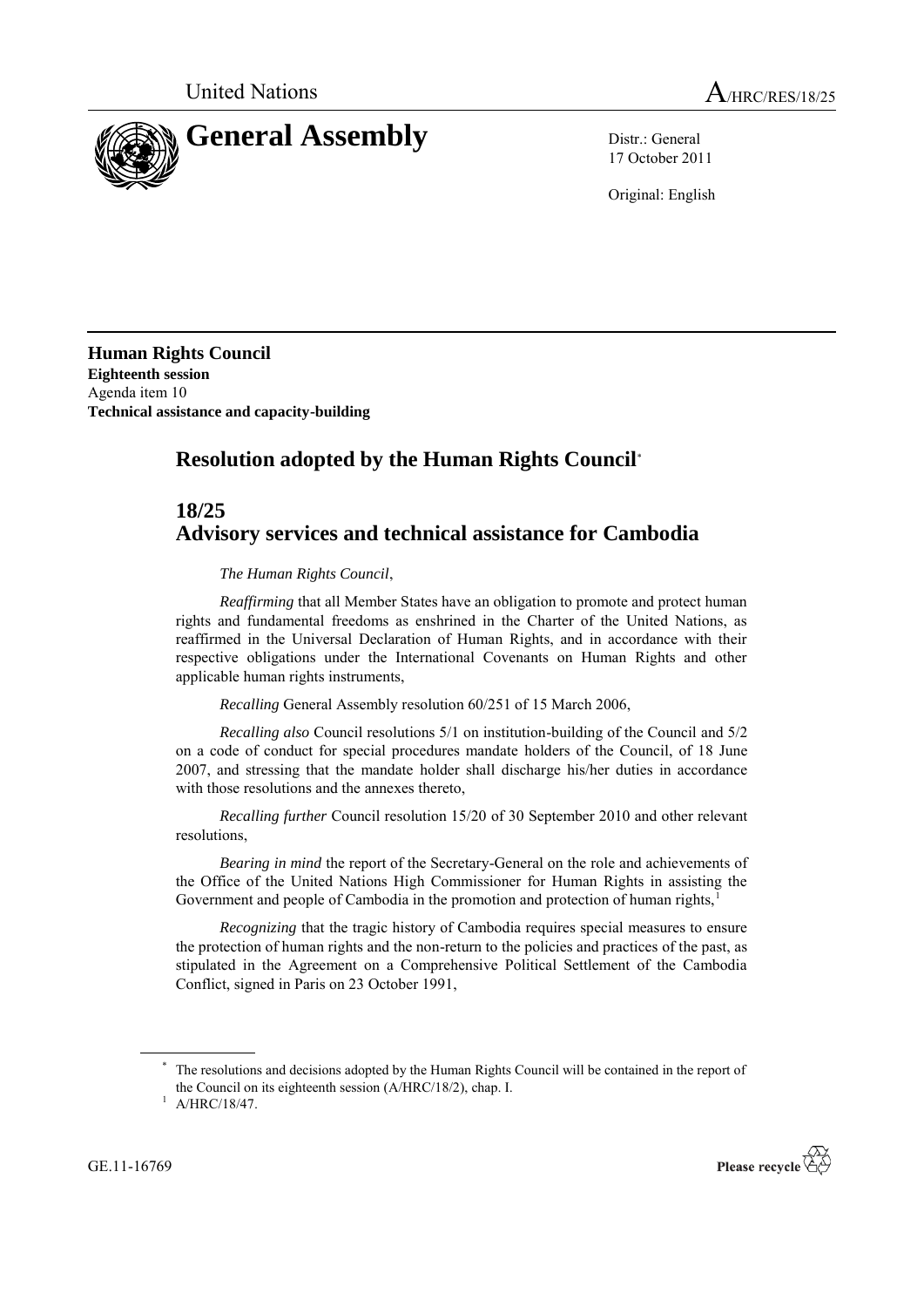*Taking note* of the new developments in Cambodia, especially those associated with recent progress and efforts by the Government of Cambodia to promote and protect human rights, especially in the achievements and improvements of social, economic, political and cultural fields over recent years through its relevant national plans, strategies and frameworks,

## **I. Khmer Rouge Tribunal**

1. *Reaffirms* the importance of the Extraordinary Chambers in the Courts of Cambodia as an independent and impartial body, and believes it will significantly contribute to eradicating impunity and establishing the rule of law by, inter alia, exploiting its potential as a model court of Cambodia;

2. *Welcomes* the progress made with regard to the Extraordinary Chambers in the Courts of Cambodia, including the commencement of the trial of case 002 against Nuon Chea, Ieng Sary, Ieng Thirith and Khieu Samphan on 27 June 2011, and supports the position of the Government of Cambodia and the United Nations to proceed with the tribunal in a fair, efficient and expeditious manner, given the advanced age and frail health of the persons charged and the long overdue justice for the people of Cambodia;

3. *Also welcomes* the assistance of a number of States to the Extraordinary Chambers in the Courts of Cambodia and the efforts of the Government of Cambodia to work with the United Nations and the States providing assistance to ensure the highest standards of administration of the Extraordinary Chambers, and invites further assistance for the Extraordinary Chambers in a prompt manner in order to ensure its successful functioning;

#### **II. Democracy and situation of human rights**

4. *Welcomes*:

(*a*) The positive engagement of the Government of Cambodia in the universal periodic review process as well as its acceptance of all the recommendations thereon and the progress so far on their implementation;

(*b*) The cooperation extended by the Government of Cambodia and the constructive dialogue with the Special Rapporteur on the situation of human rights in Cambodia;

(*c*) The report of the Special Rapporteur on the situation of human rights in Cambodia<sup>2</sup> and the recommendations contained therein;

(*d*) The efforts and progress made by the Government of Cambodia in promoting legal reform under the leadership of the Council of Legal and Judicial Reform, including adopting and/or enforcing basic laws, such as the civil procedure code, the civil code, the criminal procedure code and the new penal code;

(*e*) The work being conducted by the Government of Cambodia to submit three basic draft laws to the National Assembly, whose enactment would enhance the independence of the judicial process, namely the draft Law on the Status of Judges and Prosecutors, the draft Law on the Organization and Functioning of the Courts, and the draft

 $^2$  A/HRC/18/46.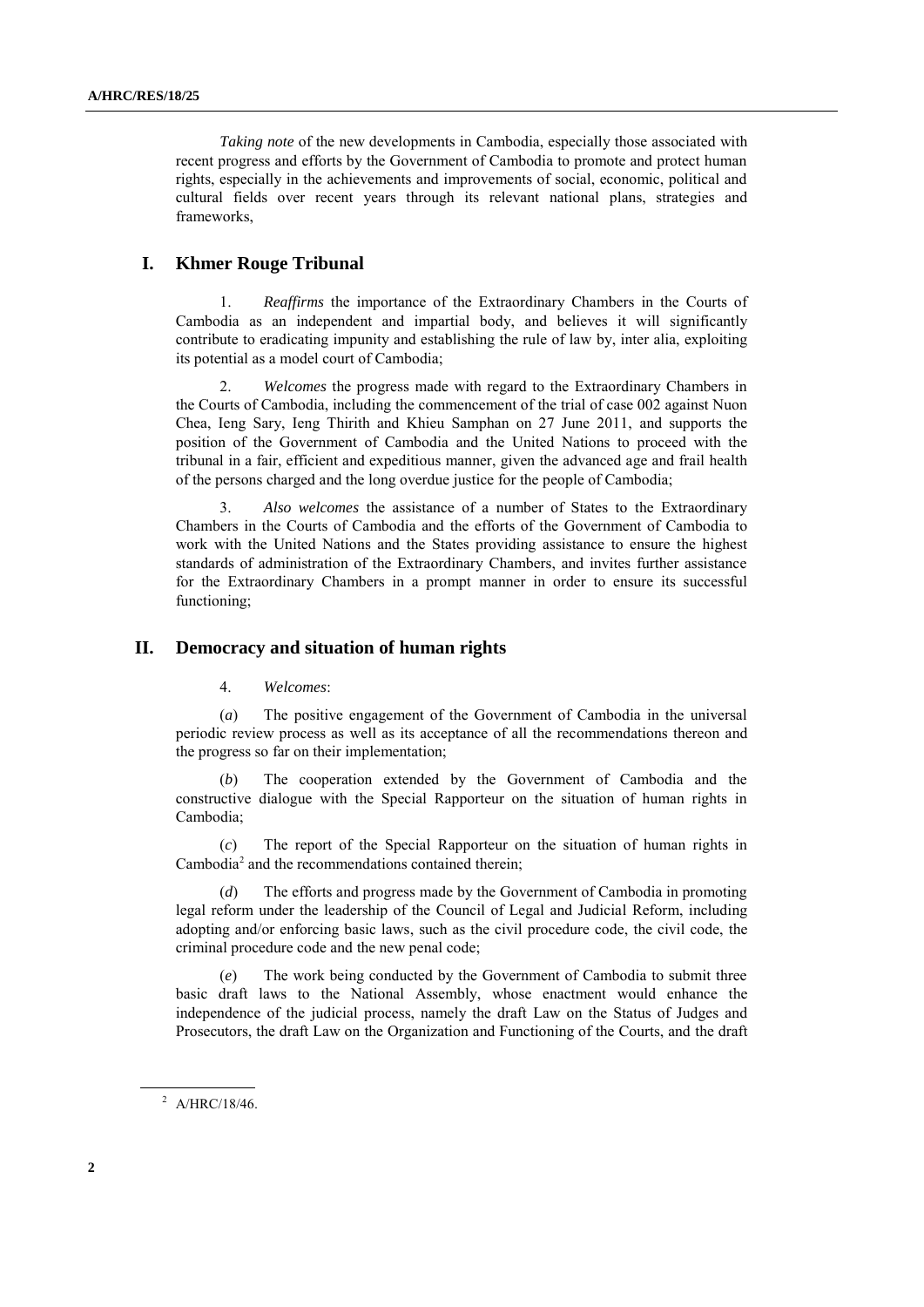amendment to the Law on the Organization and Functioning of the Supreme Council of the Magistracy;

(*f*) The efforts made by the Government of Cambodia in combating corruption, including the implementation of the new penal code and the anti-corruption law as well as the commencement of activities of the Anti-Corruption Unit;

(*g*) The efforts made by the Government of Cambodia in combating trafficking in persons for both sexual and economic exploitation;

The efforts made by the Government of Cambodia to resolve land issues through, inter alia, the implementation of relevant laws and regulations as well as dialogue with relevant stakeholders;

The commitments made and the progress achieved by the Government of Cambodia to adhere to and implement its obligations under international human rights treaties and conventions, including its commitment to establish a national human rights institution and to encourage that this be done upon sufficient consultation with relevant stakeholders;

(*j*) The efforts made by the Government of Cambodia to ratify the Optional Protocol to the Convention on the Elimination of All Forms of Discrimination against Women in October 2010;

(*k*) The efforts made by the Cambodian Human Rights Committee, especially in resolving complaints from individuals;

(*l*) The efforts and progress made by the Government of Cambodia in promoting decentralization and deconcentration reform with the aim of achieving democratic development by strengthening subnational and grass-roots institutions;

5. *Expresses its concern* about some areas of the human rights situation in Cambodia, and urges the Government of Cambodia:

To continue to strengthen its efforts to establish the rule of law, including through the adoption and further implementation of essential laws and codes for establishing a democratic society;

(*b*) To continue its efforts at judicial reform, including through the swift adoption and implementation of the above-mentioned three basic laws in order to ensure the independence, impartiality, transparency and effectiveness of the judicial system as a whole, as well as the transfer of knowledge of court officials at the Extraordinary Chambers in the Courts of Cambodia and the sharing of good practices at the Court;

(*c*) To continue its efforts to combat corruption, including through the implementation of an anti-corruption law;

(*d*) To continue to enhance its efforts to investigate urgently and to prosecute, in accordance with due process of law and its obligations under international human rights treaties, all those who have perpetrated serious crimes, including violations of human rights;

(*e*) To enhance its efforts to resolve equitably and expeditiously land ownership and tenure issues in a fair and open manner, taking into consideration the rights of and the actual consequences for the parties concerned and in accordance with relevant laws and regulations, such as the 2001 Land law, the Law on Expropriation, the Circular on Settlement of Illegal Temporary Building in Cities and Urban Areas and the National Housing Policy, as well as by strengthening the capacity and effectiveness of relevant institutions, such as the National Authority for Land Dispute Resolution and cadastral committees at the national, provincial and district levels;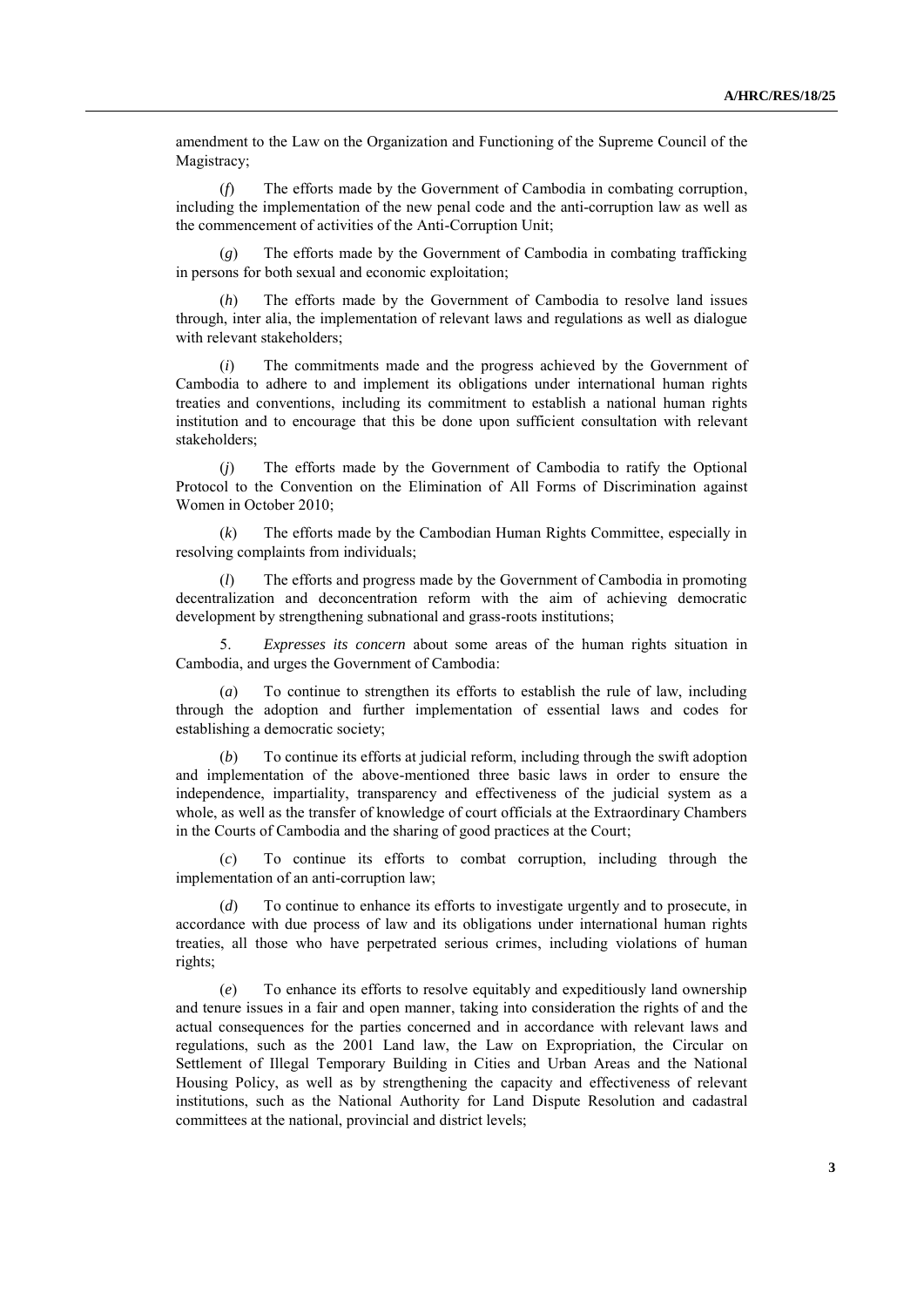(*f*) To make continuous efforts to promote an environment conducive to the conduct of legitimate political activity by all political parties so that the forthcoming local and national elections will be held in a free and fair manner;

To encourage and enable non-governmental organizations and the media to play a constructive role in consolidating democratic development in Cambodia, including by ensuring and promoting the freedom of association of non-governmental organizations;

(*h*) To make additional efforts, in concert with the international community, to combat key problems, such as trafficking in persons, the exploitation of labour, sexual violence, domestic violence and the sexual exploitation of women and children;

(*i*) To take further steps to meet its obligations under international human rights treaties and conventions and, to this end, strengthen further its cooperation with United Nations agencies, including the Office of the High Commissioner, through enhanced dialogue and the development of joint activities;

(*j*) To continue to promote the rights and dignity of all Cambodians by protecting civil and political rights, including freedom of opinion and expression and, to this end, further ensuring that relevant laws, inter alia, the new penal code, are interpreted and applied in a judicious manner, as well as to promote economic, social and cultural rights in accordance with the rule of law;

(*k*) To work with the legislature with a view to promoting the latter's independence and effectiveness, including by ensuring the meaningful participation of parliamentarians from various political parties in its deliberations;

### **III. Conclusion**

6. *Invites* the Secretary-General, agencies of the United Nations system present in Cambodia and the international community, including non-governmental organizations, to continue to work with the Government of Cambodia in strengthening democracy as well as ensuring the protection and promotion of the human rights of all people in Cambodia, including by providing assistance in, inter alia, the fields of:

(*a*) Drafting laws and assisting the establishment of an independent national human rights institution;

Capacity-building to strengthen legal institutions, including by improving the quality of judges, prosecutors, lawyers and court staff, and drawing on the expertise gained by Cambodian nationals working in the Extraordinary Chambers in the Courts of Cambodia;

(*c*) Capacity-building to strengthen national institutions for criminal investigation and law enforcement, as well as providing equipment necessary for these ends;

(*d*) The formulation of a plan of implementation of universal periodic review recommendations, clarifying the areas in which the Government of Cambodia would welcome technical and other assistance;

(*e*) Assisting the assessment of progress in human rights issues;

7. *Encourages* the Government of Cambodia and the international community to provide all necessary assistance to the Extraordinary Chambers in the Courts of Cambodia, which would help ensure the non-return to the policies and practices of the past, as envisioned by the 1991 Agreement on a Comprehensive Political Settlement of the Cambodia Conflict;